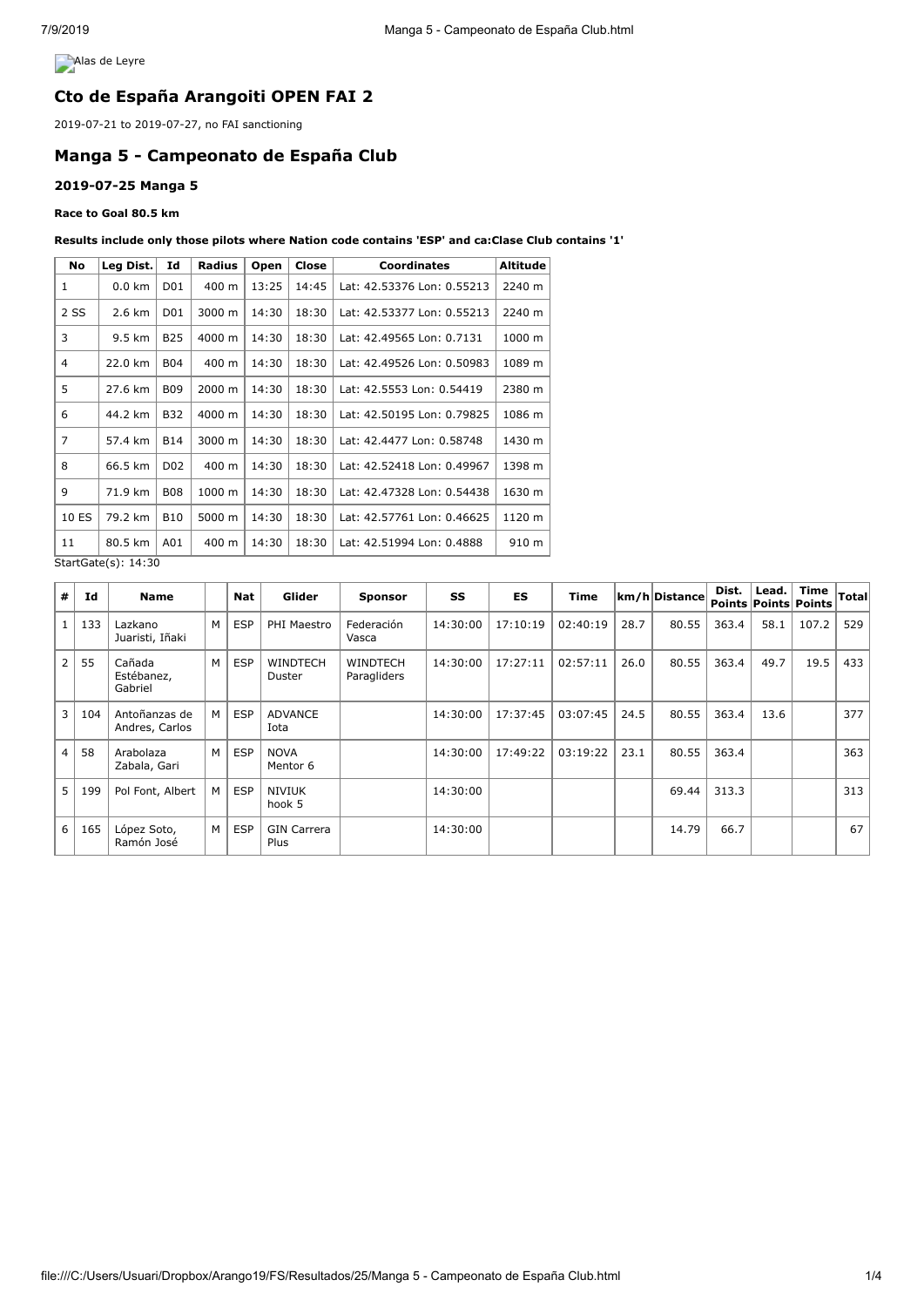### **Pilots absent from task (ABS)**

| Id | Name                         |  |  |  |
|----|------------------------------|--|--|--|
|    | 105 Valenzuela Agüí, Cecilia |  |  |  |

### **Pilots not yet processed (NYP)**

**Id Name**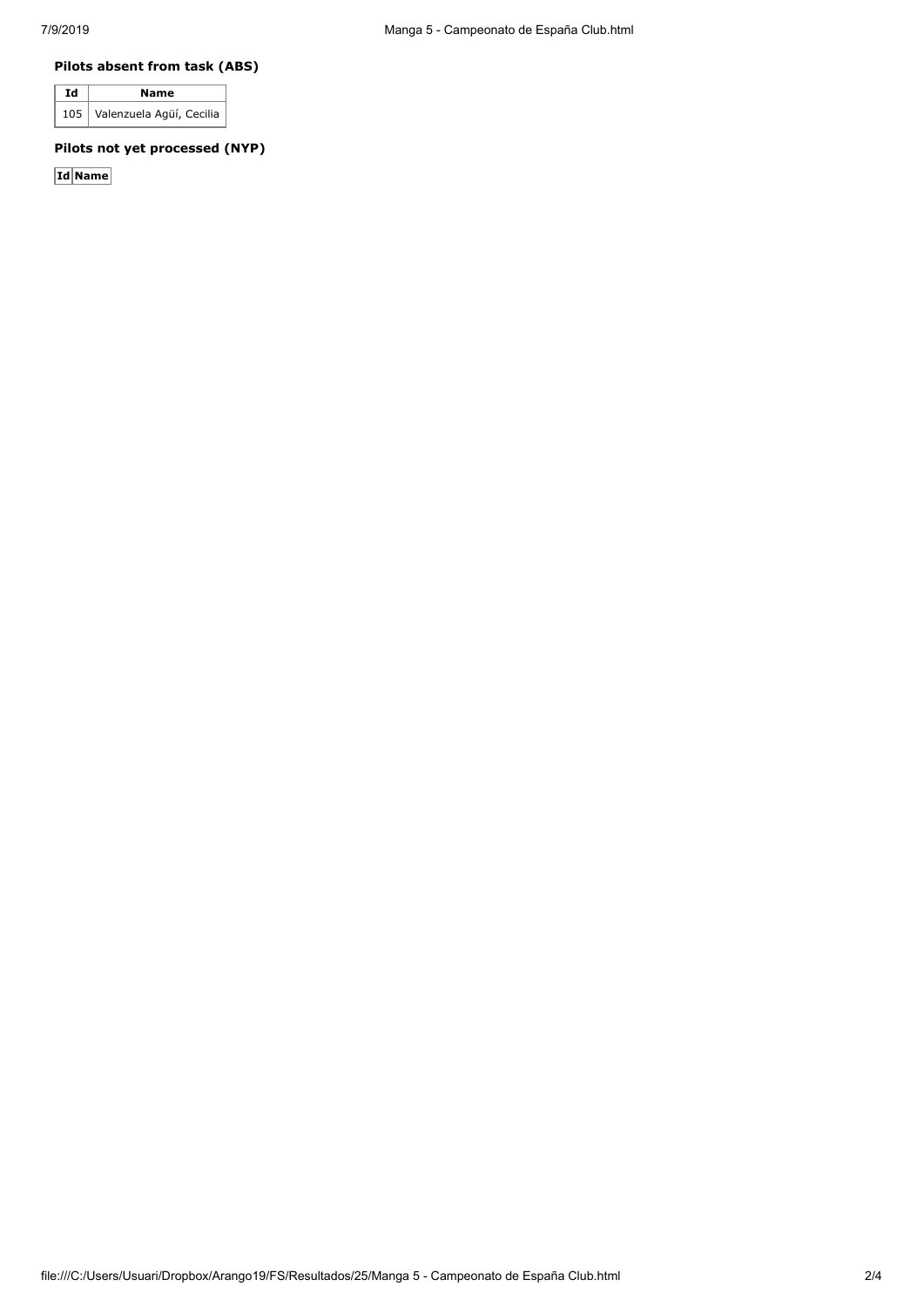#### **Task statistics**

| param                           | value                     |
|---------------------------------|---------------------------|
| ss_distance                     | 76.638                    |
| task_distance                   | 80.549                    |
| launch to ess distance          | 79.237                    |
| no_of_pilots_present            | 104                       |
| no_of_pilots_flying             | 104                       |
| no_of_pilots_lo                 | 20                        |
| no_of_pilots_reaching_nom_dist  | 96                        |
| no_of_pilots_reaching_es        | 84                        |
| no_of_pilots_reaching_goal      | 84                        |
| sum_flown_distance              | 7561.15000000001          |
| best_dist                       | 80.549                    |
| best_time                       | 1.709722222222222         |
| worst_time                      | 3.43916666666667          |
| no_of_pilots_in_competition     | 117                       |
| no of pilots landed before stop | 0                         |
| sum_dist_over_min               | 7149.15000000001          |
| sum_real_dist_over_min          | 7149.15000000001          |
| sum_flown_distances             | 7561.15000000001          |
| best_real_dist                  | 80.549                    |
| last_start_time                 | 2019-07-25T14:30:00+02:00 |
| first_start_time                | 2019-07-25T14:30:00+02:00 |
| first_finish_time               | 2019-07-25T16:12:35+02:00 |
| max_time_to_get_time_points     | 3.01728568998286          |
| no_of_pilots_with_time_points   | 77                        |
| goalratio                       | 0.807692307692308         |
| arrival weight                  | 0                         |
| departure_weight                | U                         |
| leading_weight                  | 0.111405073680018         |
| time_weight                     | 0.525195347348657         |
| distance_weight                 | 0.363399578971325         |
| smallest_leading_coefficient    | 1.15547642171722          |
| available_points_distance       | 363.399578971325          |
| available_points_time           | 475.195347348657          |
| available_points_departure      | 0                         |
| available_points_leading        | 161.405073680018          |
| available_points_arrival        | 0                         |
| time_validity                   | 1                         |
| launch_validity                 | 1                         |
| distance_validity               | 1                         |
| stop_validity                   | 1                         |
| day_quality                     | 1                         |
| ftv_day_validity                | 1                         |
| time_points_stop_correction     | 0                         |

### **Scoring formula settings**

**param value**